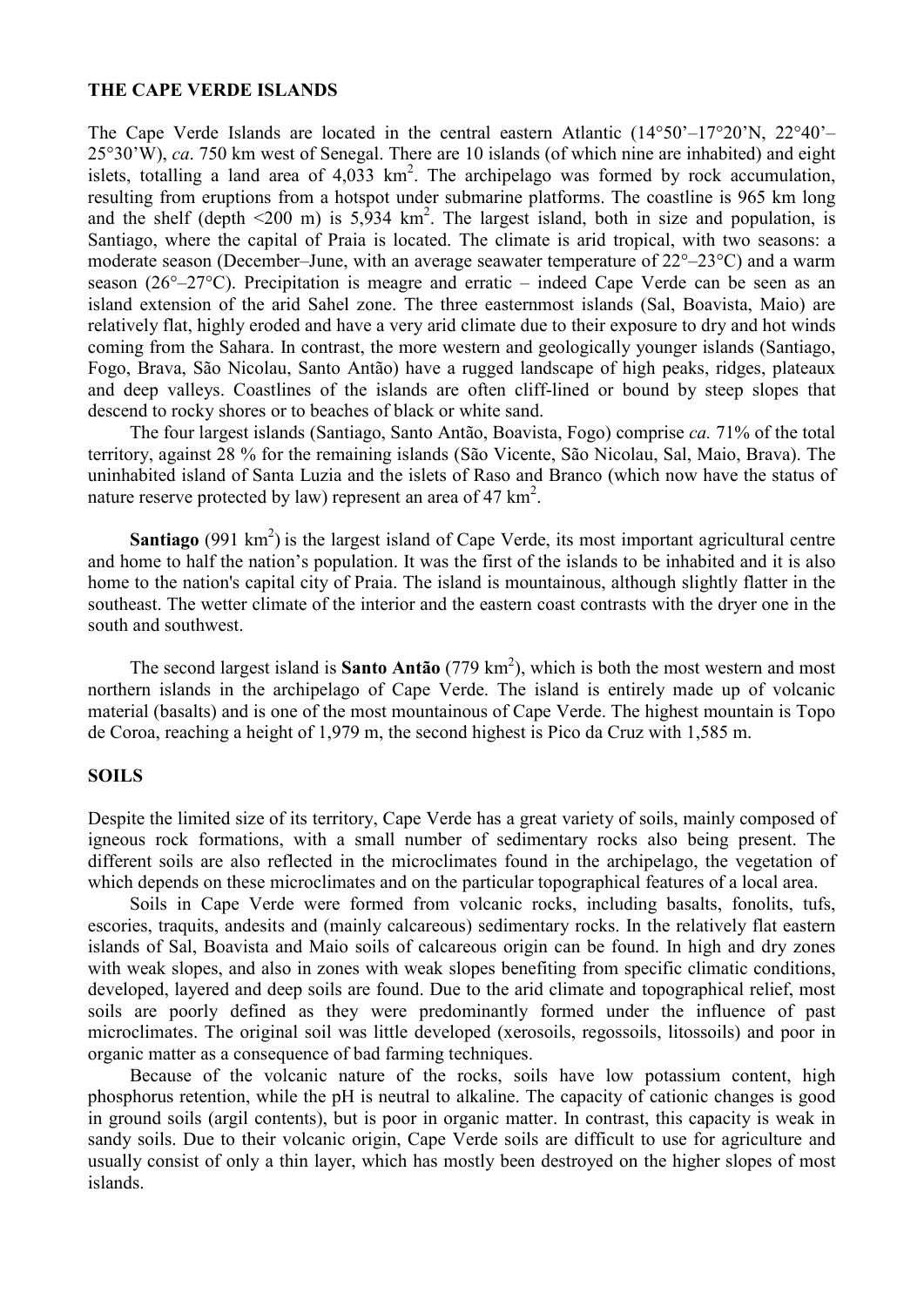The most important mineral resource of the archipelago is rock for building construction: basalts, piroclasts and fonolits. Other mineral resources are poorly explored yet: 'pozolana', in Santo Antão, sulphur in small quantities in Fogo, gypsum  $(CaCO<sub>3</sub>)$  in Maio, clay in Boavista, mineral water in São Nicolau, Santo Antão and Brava, and yolk salt in Sal. According to the typology of soils presented in the White Book of the Environment in Cape Verde, we can differentiate eight types of soils: salt soils, by wind, arid with calcareous covering, deserted, browned, from mountains, laterites and red lands/soils. Only 10% of floor land/soils are potentially capable of being ploughed for agriculture, 95% of which is used for dry farming and the other 5% for irrigated farming.

| <b>Type of Soil Use</b> | <b>Gain in Area</b>               | Lost in Area | <b>Stable Situation</b> |
|-------------------------|-----------------------------------|--------------|-------------------------|
| Sylvi-pasturing         | S. Antão, S. Nicolau, Maio, Brava | Other areas  | Santiago, Sal           |
| Dry agriculture         | S. Nicolau, Maio                  | Other areas  | None                    |
| Irrigated agriculture   | S. Vicente, Fogo, Santiago        | Other areas  | None                    |

### **Balance of Soil use in the Cape Verde islands**

The next table presents the different areas according to the use of the different types of soil, based on fieldwork in 1986 (updated in 1992), exclusive of 4,600 ha and the uninhabited islets.

| <b>Potentiality</b>        | Surface (ha) | % of C. Verde surface |
|----------------------------|--------------|-----------------------|
| farmed land                | 38,969       | 9.7                   |
| irrigated                  | 3,350        |                       |
| pluvials                   | 25,827       |                       |
| agro-sylvi-pasturing       | 9,792        |                       |
| sylvi-pasturing areas      | 55,457       | 13.7                  |
| forest of production       | 9,050        |                       |
| forest of protection       | 46,407       |                       |
| extensive pasturing domain | 87,164       | 21.6                  |
| uncultivable lands         | 217,110      | 53.8                  |
| <b>Total</b>               | 398,700      | 98.8                  |

### **Occupation potentiality of soils in Cape Verde**

From: CNUAD 92 – Report of Cape Verde

The annual loss of soil was estimated at *ca.* 7.8 tons/ha, worsened by bad soil use associated with dry agriculture (maize, bean, peanut) and excessive pasturing by ruminants. This problem is aggravated by the difficulty to improve soil and water conservation.

Land use in the principal agricultural islands of Cape Verde is presented in the next table, showing high relative percentage of agriculture soil for Santiago and Fogo.

# **Distribution of soil quality (ha) in most important farming islands**

| <b>Soil Quality</b>                         |        | Santiago Santo Antão São Nicolau |       | Fogo  |
|---------------------------------------------|--------|----------------------------------|-------|-------|
| Irrigated soils                             | 677    | 1,357                            | 69    | 12    |
| Soils potentially irrigated                 | 1,365  | 881                              | 60    | 6     |
| Cultivated soils with dry farming           | 20,155 | 6,401                            | 1,806 | 5,730 |
| Good dry farming, slope $\leq 15\%$         | 5,100  | 518                              | 432   | 312   |
| Good dry farming, slope under 15 and 50%    | 7,755  | 1,789                            | 404   | 2,078 |
| Dry farming of weak quality, slope $>25\%$  | 4,135  | 877                              | 103   | 1,127 |
| Dry farming of weak quality, variable slope | 3,901  | 3,437                            | 488   | 2,765 |
| Good quality pasture land                   | 20,665 | 5,910                            | 3,170 | 7,230 |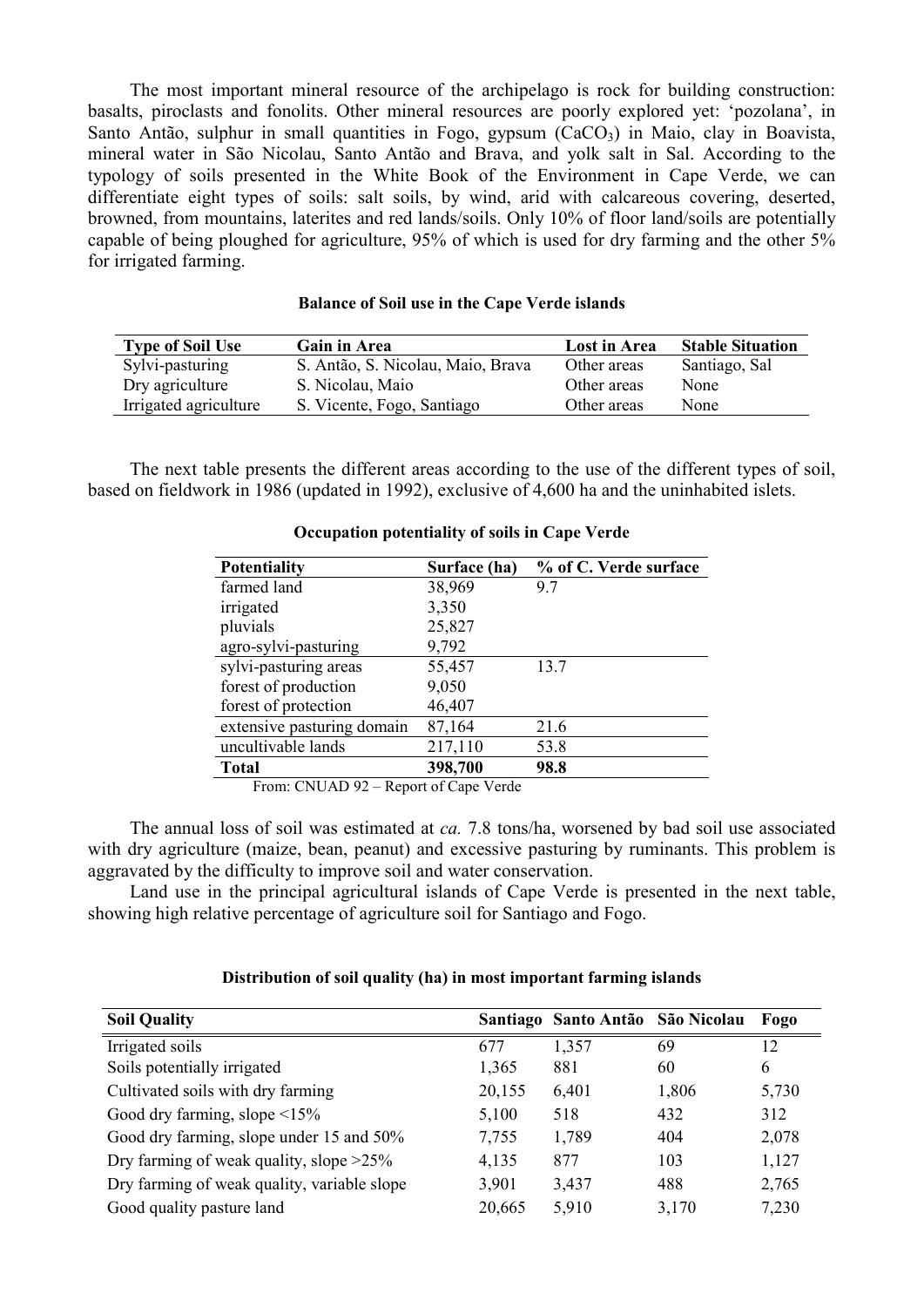| Cultivable area          | 63,753 | 21,270 | 6,532  | 19,260 |
|--------------------------|--------|--------|--------|--------|
| (%)                      | 64%    | 27%    | $17\%$ | 40%    |
| <b>Total Island Area</b> | 99,100 | 77.900 | 38,800 | 47,600 |



Relative percentage of agriculture soils for principal farming islands of Cape Verde. Legend: square – farmed areas, greyscale – none farmed areas.

The next table shows surface (land area) division from the chart of soils with farming use in Cape Verde, showing *ca.* 68% for dry agriculture, 26% for agro-sylvi pasturing and only 6% for irrigated agriculture.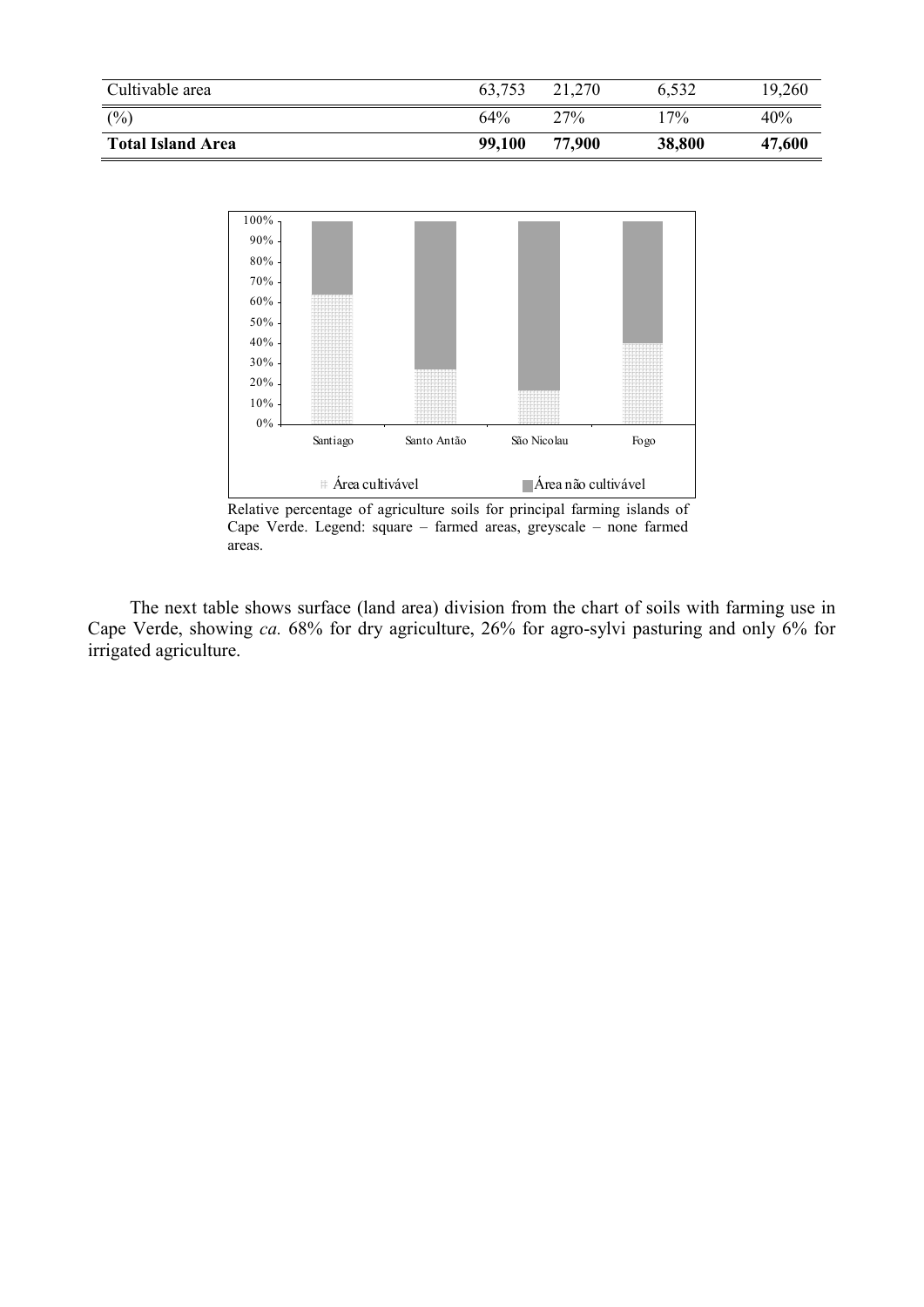### **Farming soil vocation (use) in Cape Verde (ha) – (classes 1 to 5),**

| Classes*       | Santiago | São<br><b>Nicolau</b> | Maio | <b>Boavista</b> | São<br><b>Vicente</b> | Fogo  | <b>Brava</b> | <b>Santo</b><br>Antão | Sal      | <b>TOTAL</b> |
|----------------|----------|-----------------------|------|-----------------|-----------------------|-------|--------------|-----------------------|----------|--------------|
|                | 1,365    | 60                    | 35   | 10              |                       |       | 24           | 881                   | 0        | 2,381        |
| 2              | 3,625    | 371                   | 0    | $\theta$        |                       | 1.059 | 436          | 686                   | 0        | 6,177        |
| 3              | 8,250    | 276                   |      |                 | 72                    | 1,436 | 708          | 1,297                 | 0        | 12,039       |
| $\overline{4}$ | 5,115    | 292                   | 0    |                 | 176                   | 1,022 | 142          | 1,201                 | $\theta$ | 7,948        |
| 5              | 3,901    | 488                   | 159  | 81              | 123                   | 1,638 | 225          | 3,437                 | 0        | 10,052       |
| TOTAL          | 22.256   | .487                  | 194  | 91              | 371                   | 5.161 | 1,535        | 7,502                 | 0        | 38,597       |

\* Class 1: based on irrigated soils in riverside alluvium or on slopes located in valleys;

Class 2, 3  $\&$  4: those that present actual vocation for dry agriculture;

Class 5: can potentially be used for agro-sylvi pasturing.

# **WATER**

Cape Verde is an insular country, located in the Sahel zone, and has an arid climate. The mean precipitation is around 225 mm/year and has been decreasing since the 1960s, with negative impacts on agriculture and water supplies. Around 20% of precipitation is lost to the sea, 13% infiltrates in the soil and 67% evaporates.

Apart from desalinized water, most water used is of subterranean origin and derives from rain. Subterranean sources are estimated at 124 million  $m<sup>3</sup>$  per year, 65 million of which is technically exploitable in a year of regular rainfall.

In seven municipalities, water for human consumption has been diminishing gradually, but has been growing in others because of the investment in infrastructure for soil conservation and improvement of surface water catchment from rain, subterranean water and enlargement of water desalinisation capacity. São Vicente, Sal and Praia (Santiago) water quality is good because of the quality control system, but in other municipalities (Santo Antão, São Nicolau, Maio) water quality is decreasing, mainly in coastal areas because of contamination with sea water. Subterranean water level is decreasing and has a negative impact on agriculture, cattle raising and industrial development.

Precipitation is mainly in August and September (60% to 80%) and differs from island to island. In mountainous islands such as Santo Antão (237 mm), Santiago (321 mm), Fogo (495 mm) and Brava (268 mm), rains often occur because of their topography and high altitude. In the flat islands (Sal, Boavista) the rainy season is very short, while in the other islands rain values are intermediate. There are no permanent surface fresh water sources in Cape Verde.

Rural supply is taken from subterranean wells and fountains, except in those islands (São Vicente, Sal, Boavista, Praia city) where natural resources of water are poor and desalinized water is used. In 2000, 54% of the population was supplied by fountains, 42% by traditional fountains and only 4% of the population had fresh water from the tap directly to their homes.

The captation of surface water is inexistent and the natural production is essentially derived from water-springs, horizontal galleries dug in basalt, alluvial aquifers (wells and drains) and deep holes. Estimation shows that there are *ca.* 2,304 water-springs and galleries, 1,173 wells and holes, producing a total of 99,400 tons/day.

In Santo Antão, Santiago and Fogo, spring water from high altitudes and alluvial aquifers are accessible and fully exploited. In islands without natural sources or with insufficient subterranean water, production comes from desalinization of sea water, estimated at 1,785,998 tons/year (São Vicente – 55 %, Sal – 19 %, Boavista – 1,5, Praia – 24 %). The lack of natural resources, the irregular and insufficient rain, combined with the inefficient usage of resources, is an important problem in Cape Verde. The high transmissivity of alluvial aquifers and beach degradation due to sand extraction directly affect soil and water quality in coastal regions. Large areas of banana culture were abandoned in Santiago, Maio, São Nicolau due to the contamination of soil with salt and may occur in other agricultural areas in the country.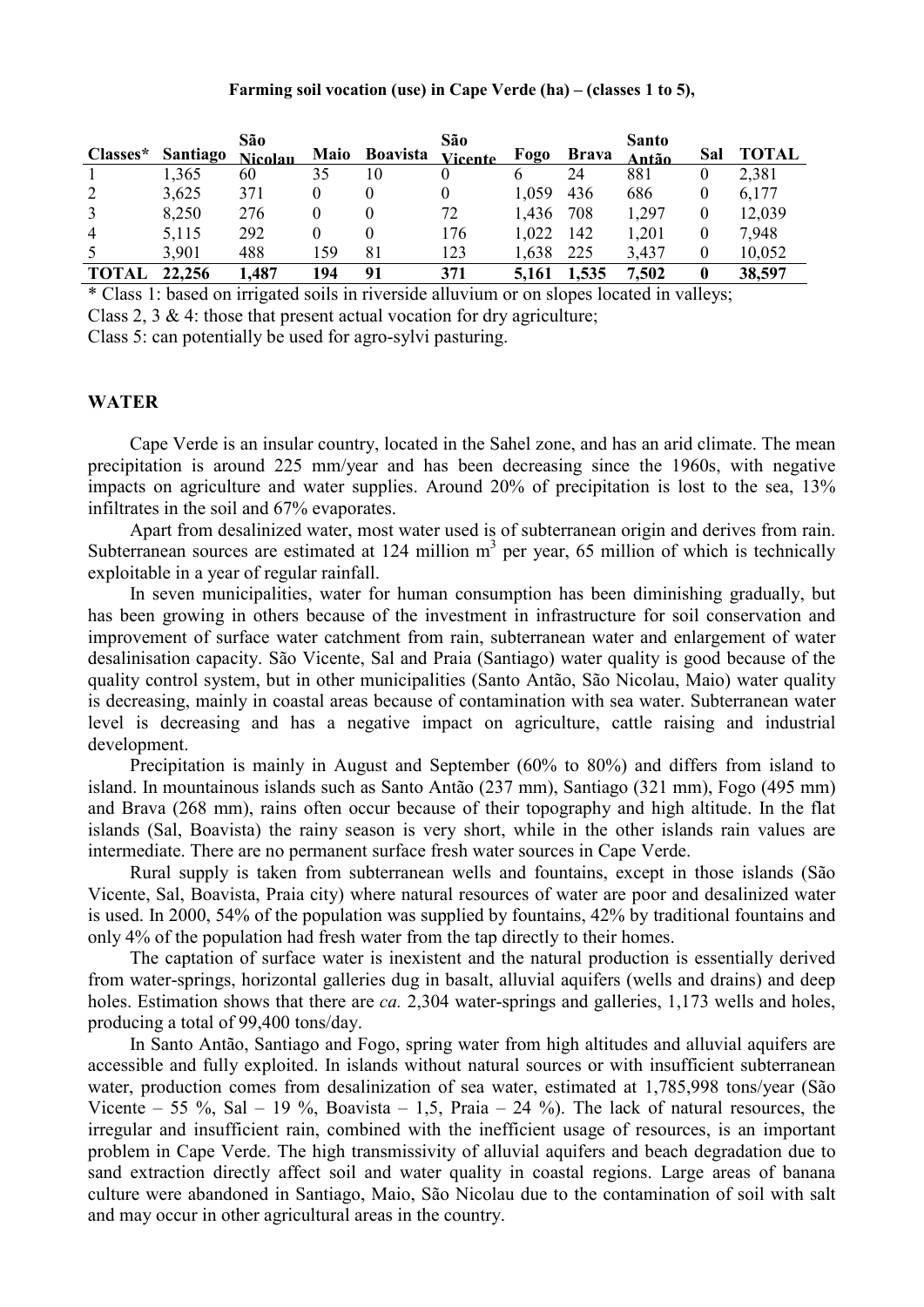Water supply for cattle raising is estimated at *ca.* 1,600 ton/year. The lack of alternative activities for the rural population makes this natural water resource more vulnerable to human pressures. The priorities in the management of hydric resources should focus on two main issues increase the availability of hydric resources and their distribution and improvement of their utilization. The management of resources should be guided by an increase in availability in water supplies, different ways of water capitation, and better distribution and production. The present shortage of water is an obstacle to social-economical development. Therefore, it is important to find ways to improve the utilization of water and obtain maximum benefits of this resource.

The sea is another important resource and crucial to the economic development of Cape Verde. There are many economic activities that depend on the sea, e.g. fisheries, navigation, tourism. Desalinization is increasing as an alternative water supply for domestic and other uses. A treated wastewater project was implemented a few years ago in São Vicente. A barrage was recently built near São Lourenço dos Orgãos in Santiago island and more are planned. In relatively flat islands such as Sal, Maio and Boavista, the slope of streams is 5%. Fogo and Santo Antão have the highest average slopes of the country. The biggest basin is in Boavista with 199.2 km<sup>2</sup>, basins in other islands have surfaces less than  $70 \text{ km}^2$ .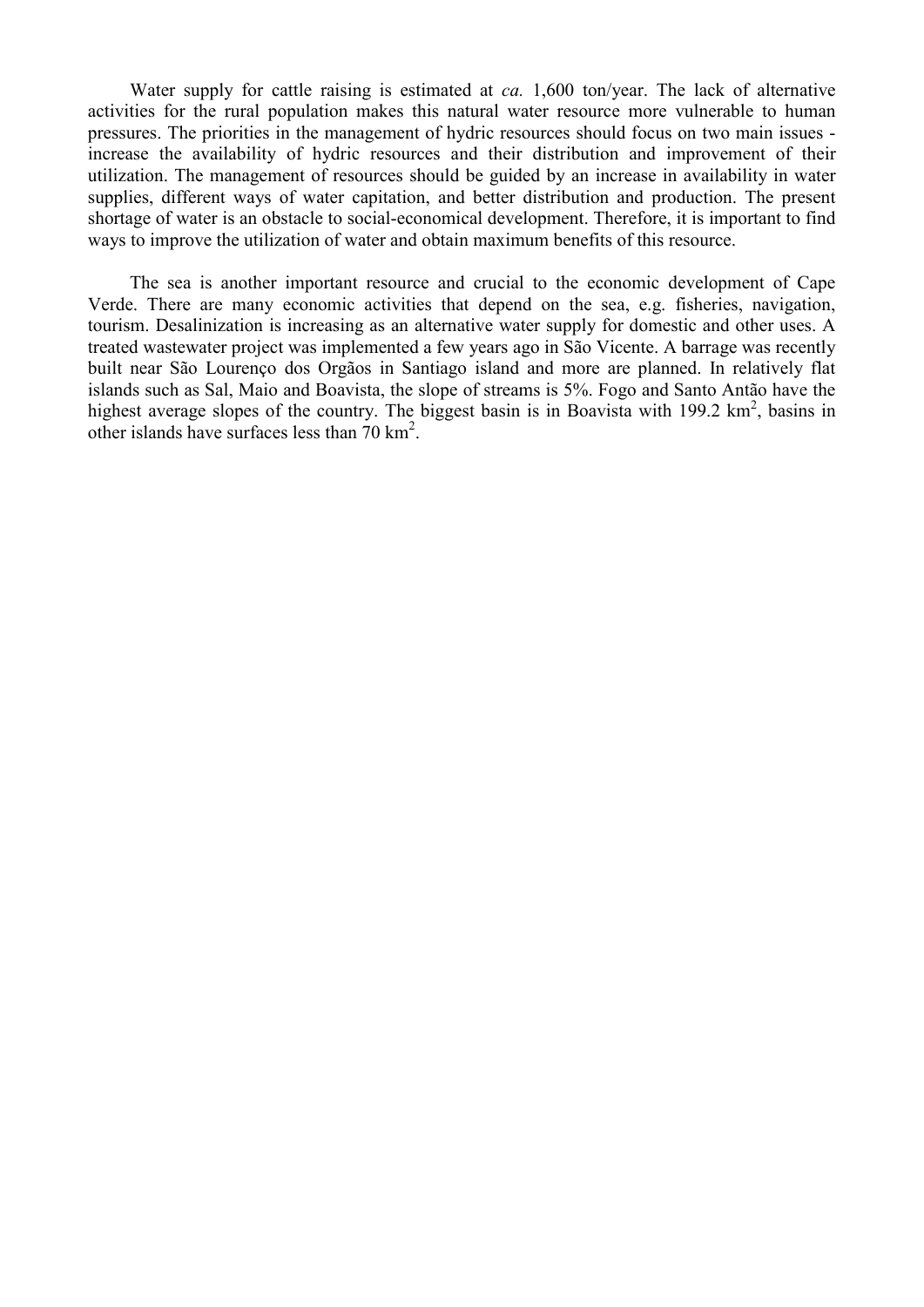| I1 <sub>ha</sub> /<br>Número de pontos de água                                         |                     |              |                |              |                                                 |        |        |              |  |
|----------------------------------------------------------------------------------------|---------------------|--------------|----------------|--------------|-------------------------------------------------|--------|--------|--------------|--|
| Concelho                                                                               | explorados          |              |                |              | Caudal explorado (m <sup>3</sup> /dia)          |        |        |              |  |
|                                                                                        | <b>Nascent</b><br>е | Poço         | Furo           | <b>Total</b> | <b>Nascente</b>                                 | Poço   | Furo   | <b>Total</b> |  |
| R. Grande                                                                              | 568                 | 22           | 4              | 594          | 13.828                                          | 3.252  | 372    | 17.452       |  |
| Paul                                                                                   | 204                 | 5            | $\overline{2}$ | 211          | 5.310                                           | 690    | 326    | 6.326        |  |
| P. Novo                                                                                | 284                 | 6            | 10             | 300          | 6.894                                           | 240    | 426    | 7.560        |  |
| S. Antão                                                                               | 1.056               | 33           | 16             | 1.105        | 26.032                                          | 4.182  | 1.124  | 31.338       |  |
| S. Vicente                                                                             | 38                  | 292          | 5.             | 335          | 91                                              | 974    | 176    | 1.241        |  |
| S. Nicolau                                                                             | 202                 | 41           | 15             | 258          | 4.326                                           | 279    | 850    | 5.455        |  |
| Sal.                                                                                   | 0                   | 36           | $\Omega$       | 36           | $\Omega$                                        | 220    | O      | 220          |  |
| <b>Boavista</b>                                                                        | 9                   | 55           | 5              | 69           | 59                                              | 234    | 49     | 342          |  |
| Maio                                                                                   | $\Omega$            | 122          | 13             | 135          | $\Omega$                                        | 1.558  | 444    | 2.002        |  |
| Tarrafal                                                                               | 158                 | 64           | 28             | 250          | 1.241                                           | 1.231  | 3.152  | 5.624        |  |
| S. Catarina                                                                            | 400                 | 85           | 50             | 535          | 10.563                                          | 2.508  | 1.597  | 14.668       |  |
| Santa Cruz                                                                             | 153                 | 170          | 45             | 368          | 2.396                                           | 9.584  | 5.313  | 17.293       |  |
| Praia                                                                                  | 216                 | 260          | 60             | 536          | 9.540                                           | 1.749  | 5.115  | 16.404       |  |
| Santiago                                                                               | 927                 | 579          | 183            | 1.689        | 23.740                                          | 15.072 | 15.177 | 53.989       |  |
| Fogo                                                                                   | 67                  | 15           | 1              | 83           | 1.811                                           | 224    | 200    | 2.235        |  |
| <b>Brava</b>                                                                           | 5                   | $\mathbf{0}$ | $\Omega$       | 5            | 2.587                                           | 0      | 0      | 2.587        |  |
|                                                                                        |                     |              |                |              |                                                 |        |        |              |  |
| <b>Total</b>                                                                           | 2.304               | 1.173        | 238            | 3.715        | 58.646                                          | 22.743 | 18.020 | 99.409       |  |
|                                                                                        |                     |              |                |              |                                                 |        |        |              |  |
| Fonte: Esquema Director dos Recursos Hídricos, 1993, adaptação Emanuel Monteiro - 1989 |                     |              |                |              |                                                 |        |        |              |  |
|                                                                                        |                     |              |                |              | Legend – Nascente: water-spring, Poço – natural |        |        |              |  |
|                                                                                        |                     |              |                |              |                                                 |        |        |              |  |

**Water points & caudal explored (n) in Cape Verde** 

spring; *Furo* – perforation.

The total volume of exploited underground water resources is around 99,409 ton/day and 36.28 million ton/year. Springs contribute 61% of this value, wells 24% and holes 15%.

| <b>Ilha</b>     | Aguas<br>subterrâneas<br>período seco<br>$(10^6 \text{ m}^3/\text{ano})$ | Aguas<br>subterrâneas<br>período<br>médio (10 <sup>6</sup><br>$m^3/ano$ | Recursos<br>explorados<br>(10 <sup>6</sup> )<br>$m^3/ano$ | <b>Diferenca</b><br>período<br>seco<br>(10 <sup>6</sup> )<br>$m^3/ano$ | <b>Diferenca</b><br>período<br>húmido<br>$(10^6 \text{ m}^3/\text{ano})$ |
|-----------------|--------------------------------------------------------------------------|-------------------------------------------------------------------------|-----------------------------------------------------------|------------------------------------------------------------------------|--------------------------------------------------------------------------|
| Santo Antão     | 14,50                                                                    | 21,30                                                                   | 11,400                                                    | $+3,100$                                                               | $+9,900$                                                                 |
| São Vicente     | 0,20                                                                     | 0,40                                                                    | 0,452                                                     | $-0,252$                                                               | $-0,052$                                                                 |
| São Nicolau     | 1,50                                                                     | 2,50                                                                    | 1,991                                                     | $-0,491$                                                               | $+0,509$                                                                 |
| Sal             | 0,05                                                                     | 0,10                                                                    | 0,080                                                     | $-0,030$                                                               | $+0,020$                                                                 |
| <b>Boavista</b> | 0,30                                                                     | 0,70                                                                    | 0,124                                                     | 0,176                                                                  | $+0,576$                                                                 |
| Maio            | 0,50                                                                     | 0,90                                                                    | 0,730                                                     | $-0,230$                                                               | $+0,170$                                                                 |
| Santiago        | 16,50                                                                    | 26,00                                                                   | 19,705                                                    | $-3,205$                                                               | $+6,295$                                                                 |
| Fogo            | 9,30                                                                     | 12,00                                                                   | 0,815                                                     | $+8,485$                                                               | $+11,180$                                                                |
| Brava           | 1,00                                                                     | 1,60                                                                    | 0,944                                                     | $+0.056$                                                               | $+0,656$                                                                 |
| Total           | 44,00                                                                    | 65,00                                                                   | 36,280                                                    | $+7,609$                                                               | 29,254                                                                   |

#### **Balance between existent and explored recourses**

Fonte: Esquema Director dos Recursos Hídricos, 1993

Fogo has the biggest excess volume followed by Santo Antão and Santiago. In dry years Santiago has a negative balance. Because of their accessibility, these altitude springs and alluvial aquifers are overexploited. Some islands, like Boavista, Sal and São Vicente have few subterranean resources and desalinization is the main means of production.

In general, subterranean waters vary little in temperature (20 to 23 $^{\circ}$ C), pH (6.5 to 8), CO<sub>2</sub> (15 to 50 mg/l) and  $O_2$  (7 to 10 mg/l). High levels of dissolved oxygen show that water is of recent origin. Recent water from basalts has few minerals. Dry residues are normally under 300 mg/l, chlorine compounds less then 60 mg/l, hardness less then 10º F, and conductivity varies between 300 to 1.000 S/m. Silicate varies between 20 to 50 mg/l, values normal to volcanic soil. Sodium cations vary from 40 to 500 mg/l, increasing near the coast. Calcium varies from 60 to 150 mg/l and magnesium from 50 to 400 mg/l.

### **VEGETATION**

The vegetation of the Cape Verde Islands is sparse and consists of various shrubs, aloes, and other drought-resistant species. On the lower and drier islands the vegetation before human colonization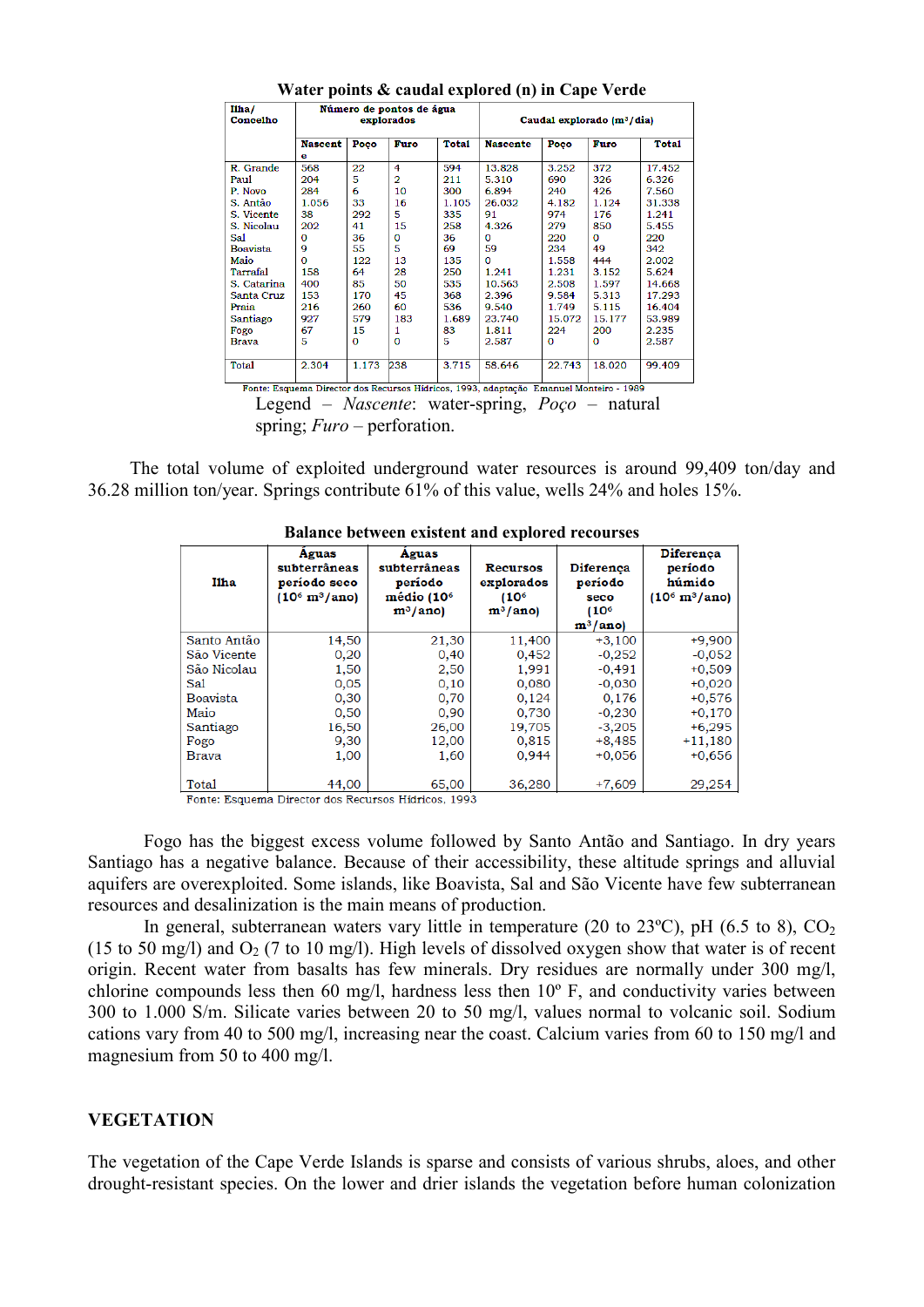probably consisted of savannah or steppe vegetation, with the flattest inland portion supporting semi-desert plants. At higher altitudes, a form of arid shrubland was probably present.

On the higher and somewhat wetter islands the climate is suitable for the development of dry monsoon forest, as this vegetation is believed to have been present in the past. However, most vegetation has now been converted into agricultural land and forest fragments are restricted to areas where cultivation is not possible, such as mountain peaks and steep slopes. Much of the terrain devoid of vegetation cover comprises a stony, sandy or bare-rock desert-like landscape.

The natural vegetation of Cape Verde, divided in several fitocenoses allied to different physiographic and climatic zones, is poor due to three factors: 1) periods of prolonged drought, 2) dry winds that blow from the African mainland desert and 3) the use of inefficient techniques in the supply and distribution of water. One surviving and original species is the dragon tree *Dracaena draco*, the largest numbers of which are found in São Nicolau, Brava and Santo Antão. The floristic heterogeneity in Cape Verde is high, as is usual in island ecosystems.

Plant diversity in Cape Verde has been inventoried and characterized into 45 climatic zones, containing 134 different plant communities. Plants identified were classified in Angiosperms, Gymnospermae (introduced species only), Pteridophytes and Bryophytes. About 80% of the endemic plants are concentrated in areas of high altitude. The flora of Cape Verde consists of 240 native species, 85 of which are endemic. The island of Santo Antão has the largest number (150) of native species, followed by Santiago (135), São Vicente (118) and Fogo (110). The largest number of endemics species is found in Santo Antão (50), followed by São Nicolau (45), Santiago (38) and Fogo (37).

The islands with most vegetation cover (Santo Antão, Fogo, São Nicolau) also hold the largest vegetation cover in endemic biotopes, i.e. Moroços, Ribeira da Torre and Ribeira do Paúl in Santo Antão, Bordeira, Chã das Caldeiras and Pico Novo in Fogo, and Monte Gordo and Monte do Alto das Cabaças in São Nicolau. These areas also have the highest diversity in endemic species. Of 308 species of medicinal plants, 162 are naturalized, 122 cultivated and 24 are considered endemic to Cape Verde.

Bryophytes are now mainly found in humid cliffs, on rocks or on land in exposed areas, such as epiphytes, or on rocks in areas with an excess of fog. Inventories and taxonomic studies have so far shown the existence of 36 species of liverworts and 110 species of mosses. Ferns are found in various types of ecological zones (swampy areas, wetlands and sub-humid, semi-arid and hot areas and fumaroles in Fogo), according to soil and climatic factors. Of pteridophytes there are 32 taxa in Cape Verde.

An estimated number of 320 species of lichens and fungi of the class Ascomycetae associated with lichens, exist in the Cape Verde Islands. From the biogeographical point of view, the flora of capeverdian lichens is dominated by cosmopolitan species, pan-tropical and Mediterranean, and endemic taxa of Macaronesia and Cape Verde are uncommon.

Plants have always been a source for human survival. It is estimated that over 80% of plants are used as fodder for cattle, goats, donkeys and pigs. Afforestation began in a systematic way in 1975, soon after the independence of Cape Verde. The forested area increased from 3,000 ha in 1975 to 82,000 ha in 1998. Besides the influence of vegetation in buffering climatic extremes through moderation and balance of ecosystems, the programmes implemented have contributed to the recovery of a considerable number of places extremely degraded by years of successive droughts and human and lifestock pressure. Afforestation plays an important role in the fight against desertification and the restoration of the vegetation cover and in meeting energy needs through fodder production, as well as contributing to a positive change in landscape.

# **CLIMATE**

Cape Verde's climate is milder than that of the adjacent African mainland. Because the island is surrounded by the ocean, temperatures are generally moderate with low amplitude. Average daily high temperatures range from 25 °C (77 °F) in January to 29 °C (84 °F) in September. Cape Verde